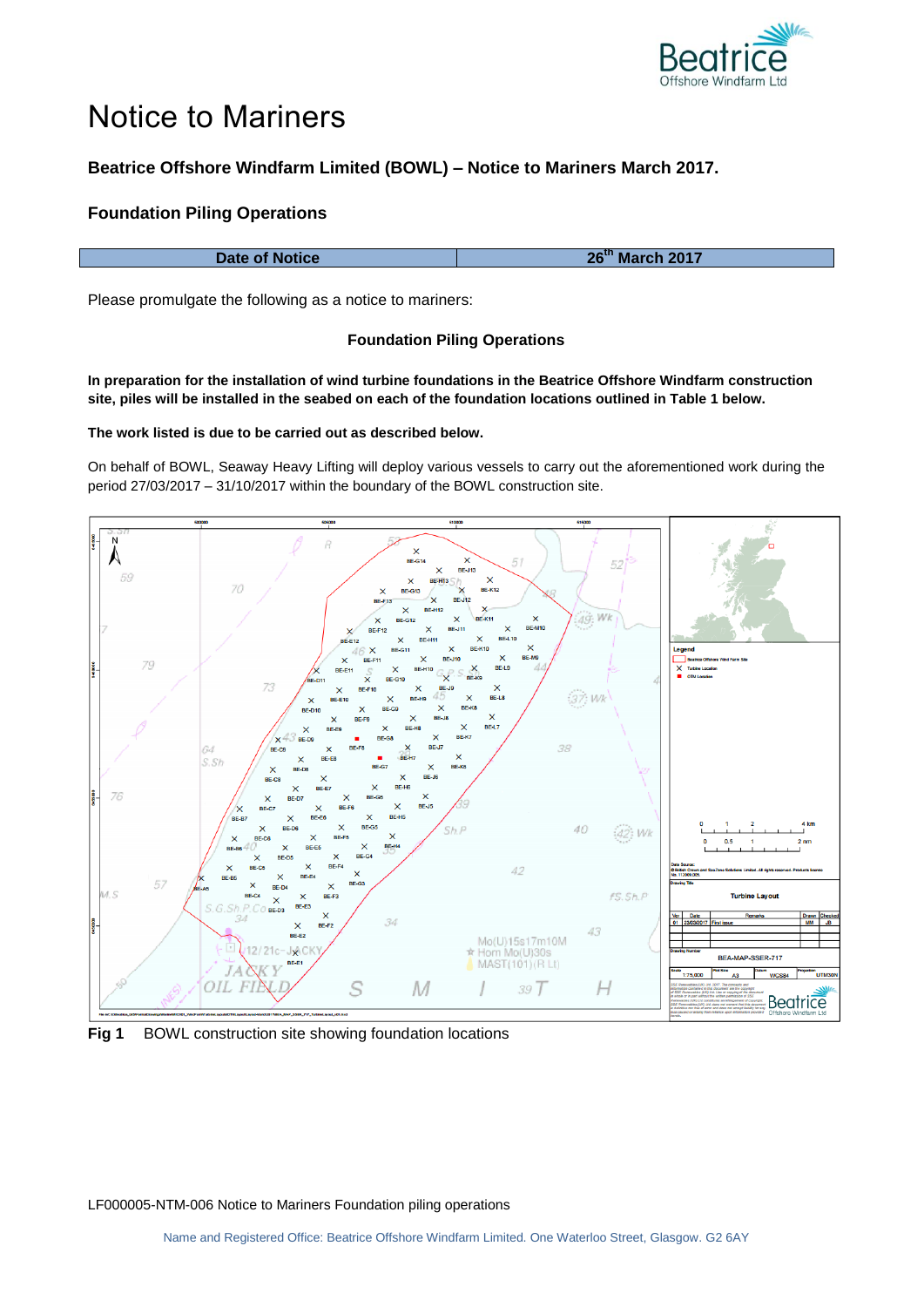

| <b>Location ID</b> | Latitude (ddm) WGS84 | Longitude (ddm) WGS84 |
|--------------------|----------------------|-----------------------|
| BE-A5              | 58 12.471' N         | 002 59.996' W         |
| BE-B5              | 58 12.687' N         | 002 58.873' W         |
| BE-B6              | 58 13.308' N         | 002 58.664' W         |
| BE-B7              | 58 13.929' N         | 002 58.456' W         |
| BE-C4              | 58 12.307' N         | 002 57.948' W         |
| BE-C5              | 58 12.902' N         | 002 57.749' W         |
| BE-C6              | 58 13.524' N         | 002 57.541' W         |
| BE-C7              | 58 14.144' N         | 002 57.332' W         |
| BE-C8              | 58 14.766' N         | 002 57.124' W         |
| BE-C9              | 58 15.386' N         | 002 56.915' W         |
| BE-D3              | 58 11.995' N         | 002 57.002' W         |
| BE-D4              | 58 12.497' N         | 002 56.834' W         |
| BE-D5              | 58 13.117' N         | 002 56.626' W         |
| BE-D6              | 58 13.739' N         | 002 56.417' W         |
| BE-D7              | 58 14.359' N         | 002 56.209' W         |
| BE-D8              | 58 14.981' N         | 002 55.999' W         |
| BE-D9              | 58 15.602' N         | 002 55.790' W         |
| <b>BE-D10</b>      | 58 16.223' N         | 002 55.582' W         |
| <b>BE-D11</b>      | 58 16.844' N         | 002 55.373' W         |
| BE-E1              | 58 10.900' N         | 002 56.256' W         |
| BE-E2              | 58 11.470' N         | 002 56.128' W         |
| BE-E3              | 58 12.090' N         | 002 55.920' W         |
| BE-E4              | 58 12.712' N         | 002 55.710' W         |
| BE-E5              | 58 13.333' N         | 002 55.502' W         |
| BE-E6              | 58 13.954' N         | 002 55.293' W         |
| BE-E7              | 58 14.575' N         | 002 55.084' W         |
| BE-E8              | 58 15.196' N         | 002 54.875' W         |
| BE-E9              | 58 15.817' N         | 002 54.665' W         |
| BE-E10             | 58 16.438'N          | 002 54.456' W         |
| <b>BE-E11</b>      | 58 17.059' N         | 002 54.247' W         |
| <b>BE-E12</b>      | 58 17.680' N         | 002 54.037' W         |
| BE-F2              | 58 11.685' N         | 002 55.005' W         |
| BE-F3              | 58 12.306' N         | 002 54.796' W         |
| BE-F4              | 58 12.927' N         | 002 54.588' W         |
| BE-F5              | 58 13.548' N         | 002 54.378' W         |
| BE-F6              | 58 14.168' N         | 002 54.169' W         |
| BE-F8 (OTM)        | 58 15.411' N         | 002 53.750' W         |
| BE-F9              | 58 16.031' N         | 002 53.540' W         |
| <b>BE-F10</b>      | 58 16.653' N         | 002 53.330' W         |
| <b>BE-F11</b>      | 58 17.274' N         | 002 53.120' W         |
| <b>BE-F12</b>      | 58 17.894' N         | 002 52.911' W         |
| <b>BE-F13</b>      | 58 18.516' N         | 002 52.701' W         |

# **Table 1 WTG and OTM Location Coordinates**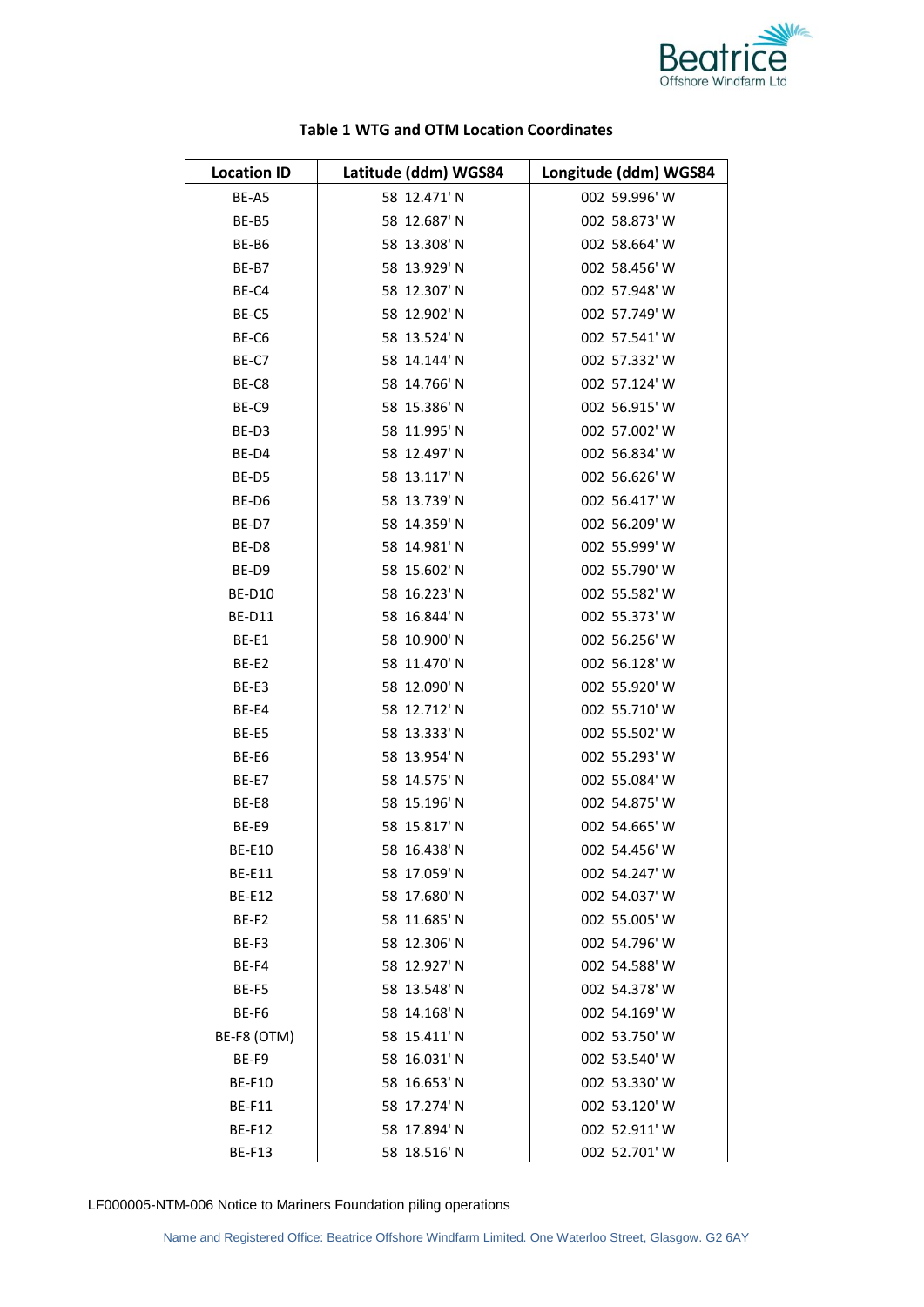

| <b>Location ID</b> | Latitude (ddm) WGS84 | Longitude (ddm) WGS84 |
|--------------------|----------------------|-----------------------|
| BE-G3              | 58 12.544' N         | 002 53.726' W         |
| BE-G4              | 58 13.142' N         | 002 53.464' W         |
| BE-G5              | 58 13.762' N         | 002 53.254' W         |
| BE-G6              | 58 14.384' N         | 002 53.044' W         |
| BE-G7 (OTM)        | 58 15.004' N         | 002 52.834' W         |
| BE-G8              | 58 15.625' N         | 002 52.625' W         |
| BE-G9              | 58 16.247' N         | 002 52.415' W         |
| <b>BE-G10</b>      | 58 16.867' N         | 002 52.204' W         |
| <b>BE-G11</b>      | 58 17.488' N         | 002 51.994' W         |
| <b>BE-G12</b>      | 58 18.109' N         | 002 51.784' W         |
| <b>BE-G13</b>      | 58 18.730' N         | 002 51.574' W         |
| <b>BE-G14</b>      | 58 19.351' N         | 002 51.362' W         |
| BE-H4              | 58 13.356' N         | 002 52.339' W         |
| BE-H5              | 58 13.977' N         | 002 52.130' W         |
| BE-H6              | 58 14.598' N         | 002 51.920' W         |
| BE-H7              | 58 15.219' N         | 002 51.709' W         |
| BE-H8              | 58 15.840' N         | 002 51.499' W         |
| BE-H9              | 58 16.461' N         | 002 51.289' W         |
| <b>BE-H10</b>      | 58 17.082' N         | 002 51.079' W         |
| <b>BE-H11</b>      | 58 17.703' N         | 002 50.867' W         |
| <b>BE-H12</b>      | 58 18.324' N         | 002 50.657' W         |
| <b>BE-H13</b>      | 58 18.944' N         | 002 50.446' W         |
| BE-J5              | 58 14.192' N         | 002 51.005' W         |
| BE-J6              | 58 14.812' N         | 002 50.795' W         |
| BE-J7              | 58 15.433' N         | 002 50.585' W         |
| BE-J8              | 58 16.055' N         | 002 50.373' W         |
| BE-J9              | 58 16.675' N         | 002 50.163' W         |
| <b>BE-J10</b>      | 58 17.296' N         | 002 49.952' W         |
| <b>BE-J11</b>      | 58 17.917' N         | 002 49.741' W         |
| BE-J12             | 58 18.538' N         | 002 49.530' W         |
| <b>BE-J13</b>      | 58 19.159' N         | 002 49.319' W         |
| BE-K6              | 58 15.027' N         | 002 49.669' W         |
| BE-K7              | 58 15.648' N         | 002 49.459' W         |
| BE-K8              | 58 16.269' N         | 002 49.247' W         |
| BE-K9              | 58 16.890' N         | 002 49.036' W         |
| <b>BE-K10</b>      | 58 17.510' N         | 002 48.825' W         |
| <b>BE-K11</b>      | 58 18.131' N         | 002 48.614' W         |
| <b>BE-K12</b>      | 58 18.752' N         | 002 48.403' W         |
| BE-L7              | 58 15.862' N         | 002 48.333' W         |
| BE-L8              | 58 16.482' N         | 002 48.122' W         |
| BE-L9              | 58 17.104' N         | 002 47.910' W         |
| <b>BE-L10</b>      | 58 17.724' N         | 002 47.698' W         |
| BE-M9              | 58 17.317' N         | 002 46.784' W         |
| <b>BE-M10</b>      | 58 17.938' N         | 002 46.571' W         |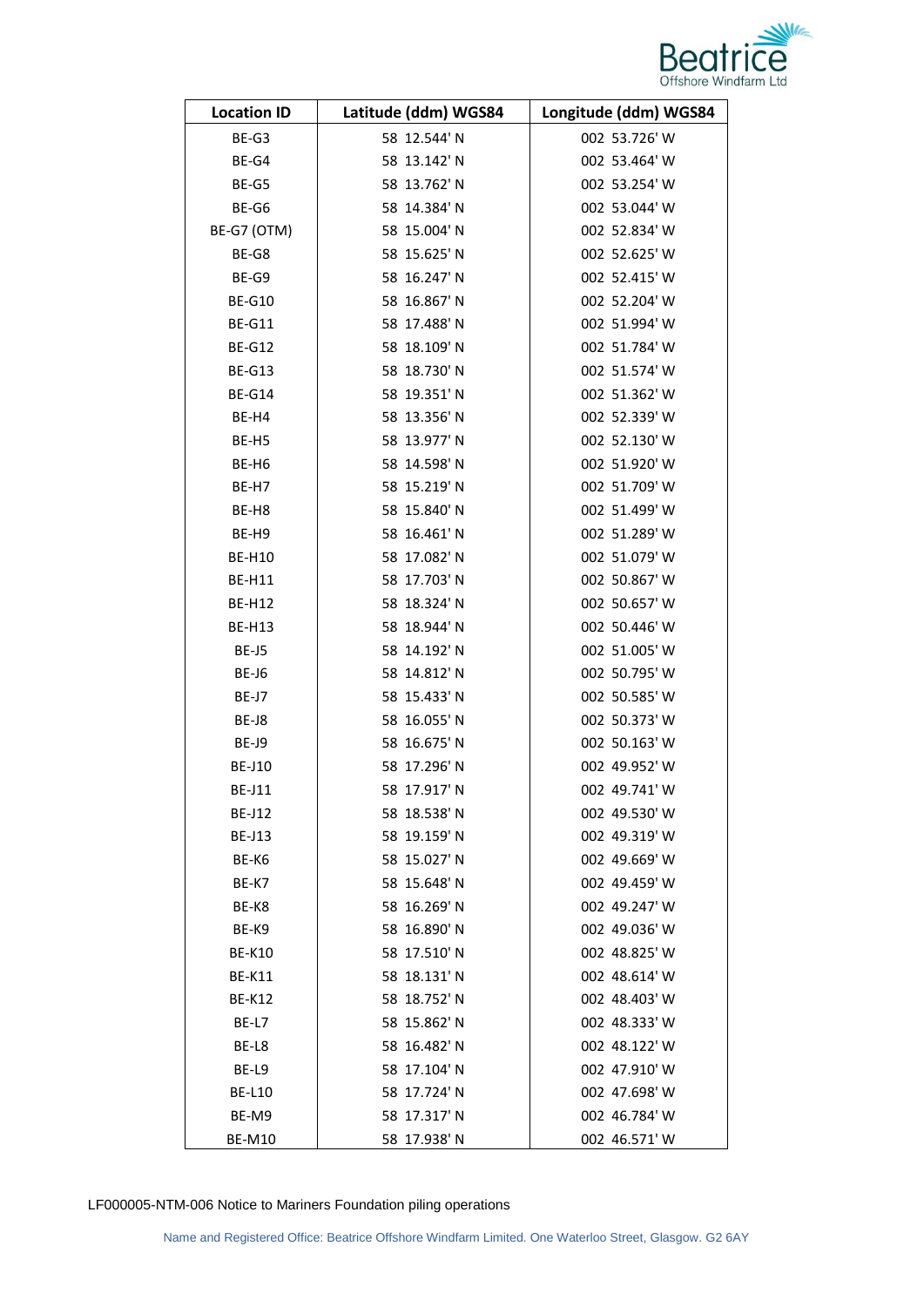

The Heavy Lift Vessel conducting the piling operations is the Stanislav Yudin shown Fig 2.

| <b>STANISLAV YUDIN</b>                     |                                               |  |
|--------------------------------------------|-----------------------------------------------|--|
| <b>General Description and Dimensions:</b> | Heavy Lift Vessel LOA 183.3m Breadth<br>40.0m |  |
| <b>Call Sign:</b>                          | 5BYM2                                         |  |
| <b>MMSI:</b>                               | 210334000                                     |  |
| <b>Onshore Representative:</b>             | Steve Bell - sbell@shl.nl                     |  |



**Fig** 2 Stanislav Yudin

# **Piling Operations**

Pile foundations will be installed by the Heavy Lift Vessel (HLV) Stanislav Yudin, which will arrive at the proposed foundation installation location and will be positioned in readiness for the foundation installation works. This will involve the placing of an eight point anchor spread using two dedicated anchor handling tugs, Bremen Fighter and Smit Sentosa.

Pile foundations will be installed by the use of a Pile Installation Frame (PIF), an example of which is shown in Figure 3. Pile installation tolerances will be achieved through the use of a hydraulically operated PIF with sufficient travel to accommodate the worst case seabed slopes to ensure the piles are installed correctly.

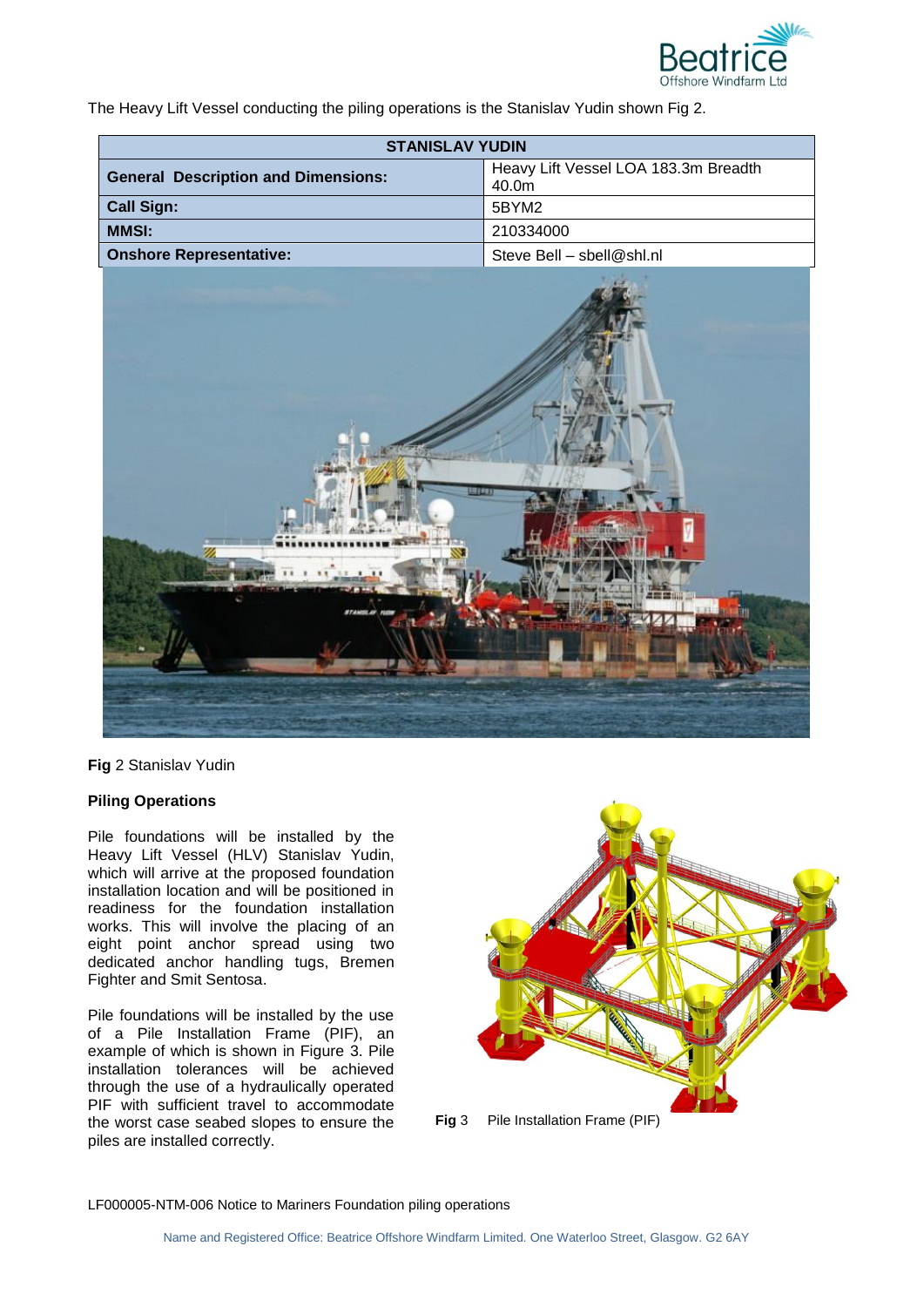



**Fig 4.** PIF lowering**.**

#### **Piling Mitigation protocol**

The PIF will be lifted from the HLV and lowered to the seabed in positon ready for the piling operations and levelled hydraulically to take into account seabed slope. Each of the four piles is then lifted and lowered into the PIF in readiness for the piling operation The approximate duration of pile installation frame positioning will be up 4 hours.

The pile foundations will be delivered to the HLV by cargo barge directly from the manufacturing site. The cargo barge will be moored alongside the HLV and the four piles will each be lifted and transferred to the deck of the HLV. The cargo barge will then be unmoored and will depart. Each of the four piles will then be lifted, upended, lowered into the PIF and vibrated (vibro-piled) in readiness for the piling operation.

Vibropiling is a technique used to make the pile oscillate at a low frequency of about 20Hz. Having been lifted into the PIF, each pile will be vibro-piled to a nominal penetration or until refusal, whichever occurs first. This process continues until all four piles are settled in the PIF. The purpose of the vibropiling will be to settle the piles into the PIF in advance of percussive piling.The approximate duration of pile installation at each location is 7 hours. The approximate duration of vibropiling will be up to 2 hours at each location.

The piling hammer will be lifted on to the top of the first pile in the PIF. The approximate duration of setting up the piling hammer on the first pile will be 2 hours. Prior to commencing piling the Piling Mitigation Protocol will be implemented. This will include the deployment of the Acoustic Deterrence Device (ADD) and a soft start piling procedure.

The approximate duration of mitigation depends on the duration of any breaks, the ADDs may also be deployed concurrently with setting up the piling hammer.

#### **Piling to Full Penetration**

Following completion of the mitigation described above, the piling operators will gradually increase the hammer energy applied until the pile is penetrating the seabed at the target rate of approximately 1 cm to 2.5 cm per hammer strike (see Figure 6.7 for pile hammer installing a pile). If this target rate is reached

with a lower than anticipated hammer energy, the hammer energy is unlikely to be increased further. Final penetration depth is reached when the pile foundations stick up between 2m and 6m above the seabed. Once the first pile in the PIF has been fully installed, the hammer will be repositioned to commence piling at the next pile in the PIF. The mitigation implemented prior to commencing this second piling event will depend on the duration of the break between piling each pile in the PIF as set out in the Piling Mitigation Protocol The anticipated duration for repositioning the hammer to commence piling at the next pile in the PIF will be 10 minutes to 1 hour. For the four piles hammer repositioning may therefore take up to 3 hours in total.

The anticipated duration of piling to full penetration depth (including the mitigation period) at each wind turbine or OTM location ranges between 5.4 to 12.7 hours. Once all four of the piles in the PIF have been pile-driven to the required depth pile

metrology is performed (measurements to determine pile position and depth is satisfactory). The duration for performing



**Figure 5** Hammer positioned on pile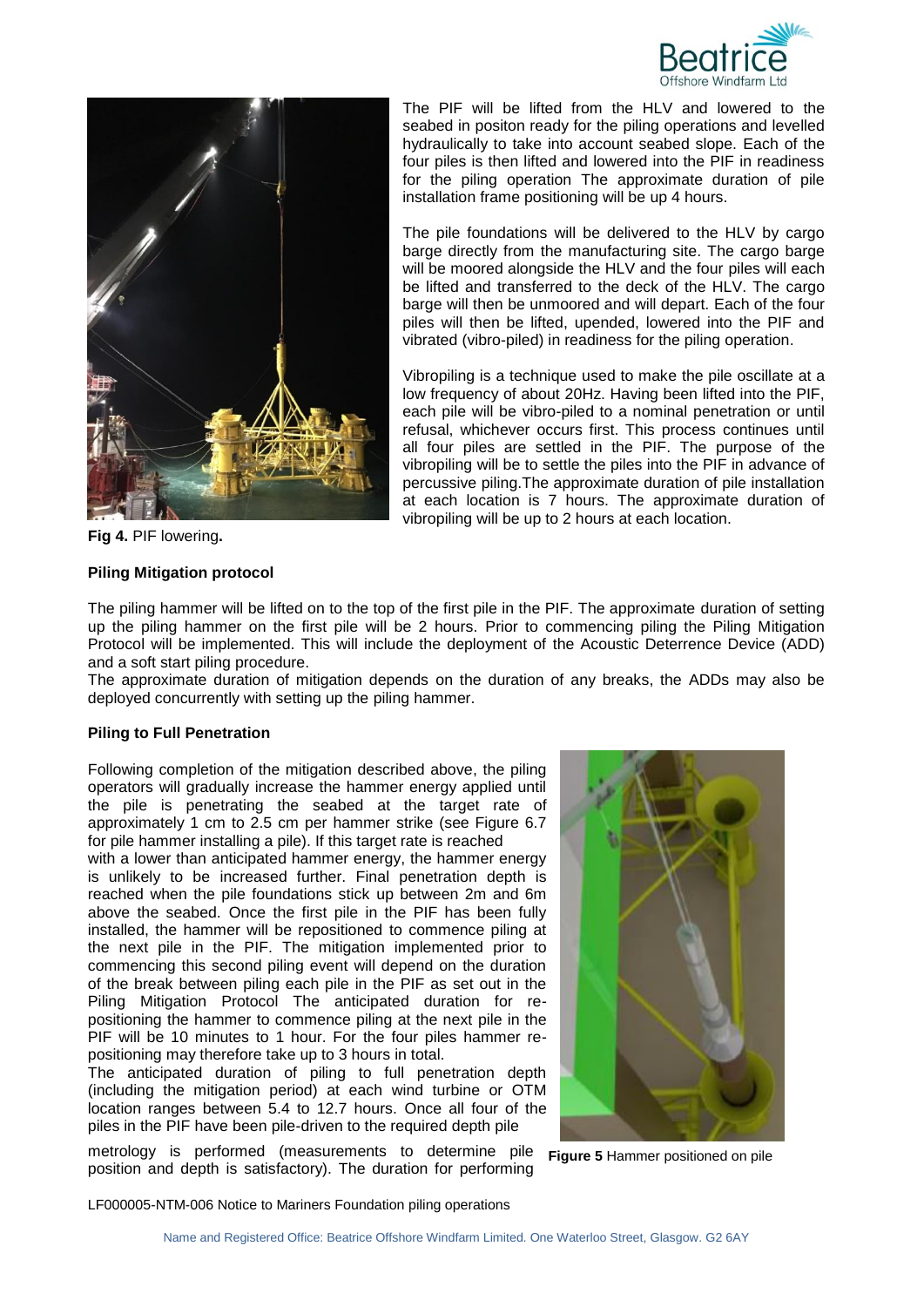

pile metrology is 1 hour. The PIF will then be recovered back to the deck of the HLV and the HLV will be readied for transit to the next foundation location. Recovery of the PIF will take approximately 2.5 hours.

## **Supporting Vessels for the Stanislav Yudin**

The anchor handling vessels working with the Stanislav Yudin are Bremen Fighter (Fig 6) and Smit Sentosa (Fig 7).

The operation will involve placing an anchor spread using a dedicated AHT, using up to eight anchors, with each anchor up to 850 metres from the Stanislav Yudin. An anchor buoy will mark the anchor position.

| <b>BREMEN FIGHTER</b>                                |                                               |  |
|------------------------------------------------------|-----------------------------------------------|--|
| <b>General Description and</b><br><b>Dimensions:</b> | Anchor Handling Tug LOA 48,81m Breadth 14.06m |  |
| <b>Call Sign:</b>                                    | V <sub>2</sub> OY <sub>1</sub>                |  |
| <b>MMSI:</b>                                         | 404742000                                     |  |
| <b>Onshore Representative:</b>                       | Steve Bell - sbell@shl.nl                     |  |



**Fig 6**. AHT Bremen Fighter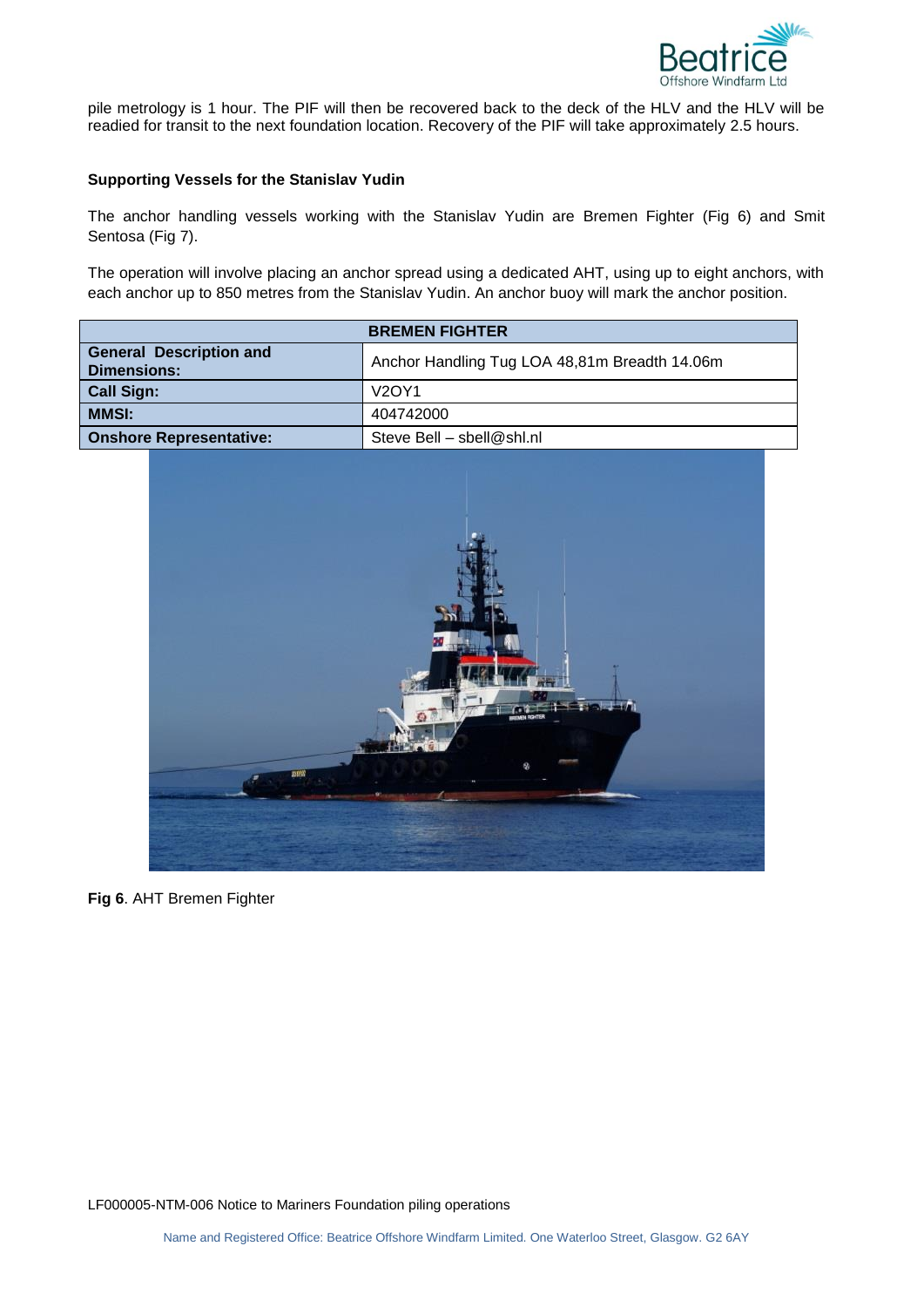

| <b>SMIT SENTOSA</b>                           |                                             |  |
|-----------------------------------------------|---------------------------------------------|--|
| <b>General Description and</b><br>Dimensions: | Anchor Handling Tug LOA 51.8M Breadth 15.0m |  |
| <b>Call Sign:</b>                             | ORRX                                        |  |
| <b>MMSI:</b>                                  | 205696000                                   |  |
| <b>Onshore Representative:</b>                | Steve Bell - sbell@shl.nl                   |  |



# **Fig 7.** AHT Smit Sentosa

The Bremen Fighter and Smit Sentosa will exhibit appropriate lights and shapes prescribed by the International Regulations for Preventing Collisions at Sea; relative to the operation. They will also transmit an AIS message.

# **General Safety Advice**

All vessels engaged in the activity will exhibit appropriate lights and shapes prescribed by the International Regulations for Preventing Collisions at Sea; relative to their operations. All vessels engaged in the activity will also transmit an Automatic Identification System (AIS) message.

The Secretary of State has authorised the use of the following safety zones as per Notice to Mariners LF000005-NTM-005 Notification of Safety Zones.

- 500 metres radius around each wind turbine, offshore transformer module and/or their substructures and foundations comprising the Beatrice Offshore Wind Farm whilst work is being performed as indicated by the presence of construction vessels.
- 50 metres radius around each wind turbine, offshore transformer module and/or their substructure and foundations installed but waiting to be commissioned as part of the Beatrice Offshore Wind Farm.

ALL VESSELS ARE REQUESTED to give all construction and support vessels a wide berth.

MARINERS ARE REMINDED to navigate with caution and keep continued watch on VHF Ch. 70 / 16 when navigating the area.